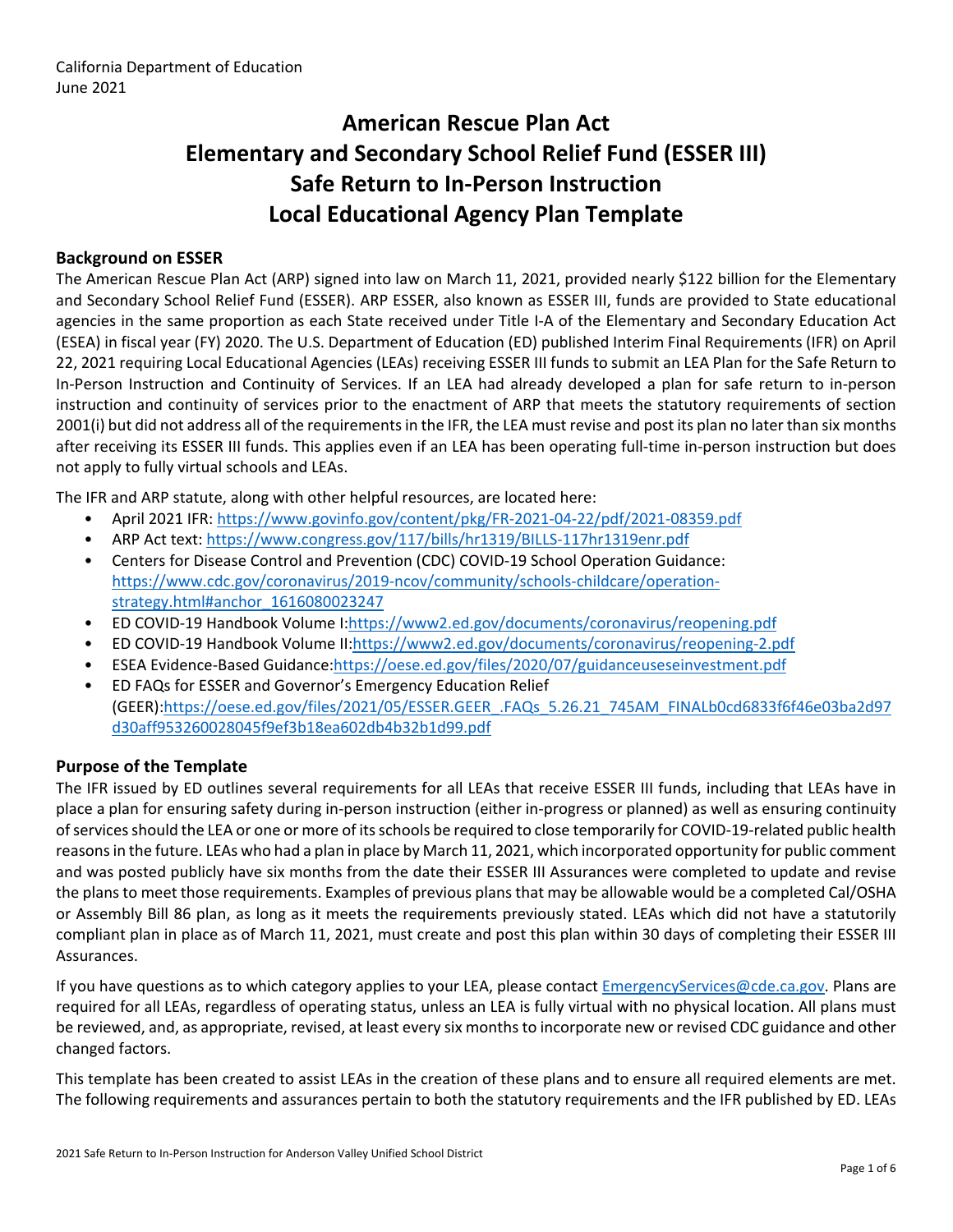may provide any additional information they believe are helpful in assessing their plan. If you have any questions, please contact [EmergencyServices@cde.ca.gov.](mailto:EmergencyServices@cde.ca.gov)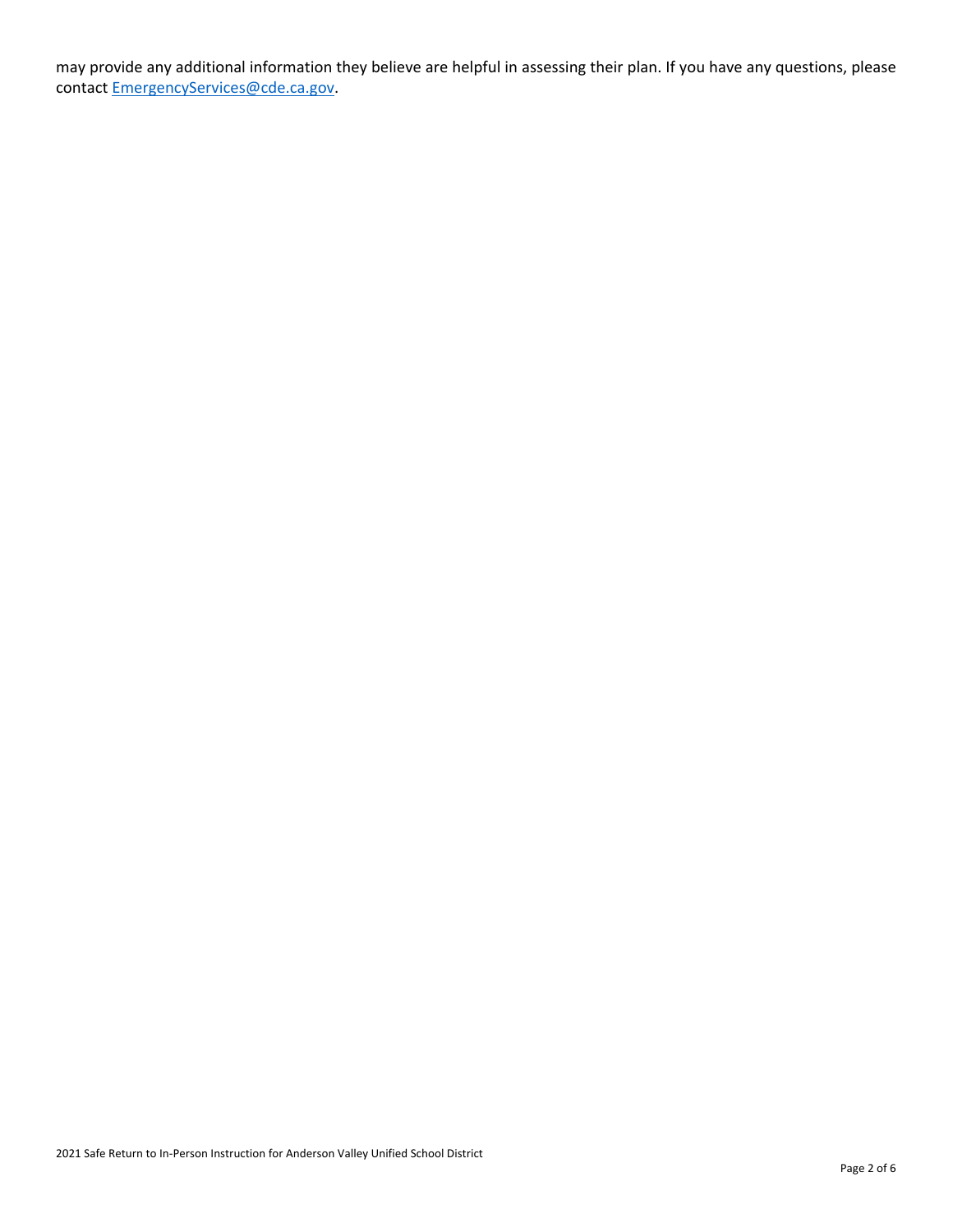## **LEA Plan for Safe Return to In-Person Instruction and Continuity of Services**

# **LEA Name:** Anderson Valley Unified School District

Option for ensuring safe in-person instruction and continuity of services: will amend its plan

1. Please choose one:

The LEA had a plan, as of March 11, 2021, that is already compliant with the ARP statute and will review and, as appropriate, revise it every six months to take into consideration the additional requirements of the IFR; or

**NOTE: If your LEA already has a compliant plan as of March 11, 2021, and has assured such by checking the box above, then you may skip questions 2-4 and complete the Assurance and Contact sections.**

 $x$  The LEA has amended/created a plan compliant with the IFR using this template and has posted/will post it within 30 days of completing the ESSER III Assurances.

**NOTE: If checking the box above that you are using this template to meet the 30 day plan requirements, you must respond to each question in the template.**

Please note whether the LEA has a compliant plan and include a link to the plan, or acknowledge that the LEA is submitting a new plan and will post it within 30 days of receiving funds.

AVUSD has developed three plans required by the state of California that together are compliant with the ARP statute ([https://www.avpanthers.org/avusd/reports\)](https://www.avpanthers.org/avusd/reports).

-COVID Safety Plan

-Expanded Learning Opportunities Plan -Local Control and Accountability Plan

In addition, this addendum to our COVID Safety Plan serves as our Safe Return to In-Person Instruction and Continuity Plan

2. The LEA will maintain the health and safety of students, educators, and other school and LEA staff, and the extent to which it has adopted policies, and a description of any such policies, on each of the CDC's safety recommendations, including: universal and correct wearing of masks; modifying facilities to allow for physical distancing; handwashing and respiratory etiquette; cleaning and maintaining healthy facilities, including improving ventilation; contact tracing in combination with isolation and quarantine, in collaboration with the State, local, territorial, or Tribal health departments; diagnostic and screening testing; efforts to provide vaccinations to school communities; appropriate accommodations for children with disabilities with respect to health and safety policies; and coordination with State and local health officials.

Describe how the LEA will maintain, or continue to maintain, health and safety policies and procedures. Include a description of any adopted policies and procedures regarding the CDC's safety recommendations (or available LEA website links to such policies). Include descriptions of appropriate accommodations adopted and coordination efforts conducted with outside State and local health officials. Please include or describe current public health conditions, applicable State and local rules and restrictions, and other contemporaneous information that informs your decision-making process.

(a) Universal and correct wearing of masks.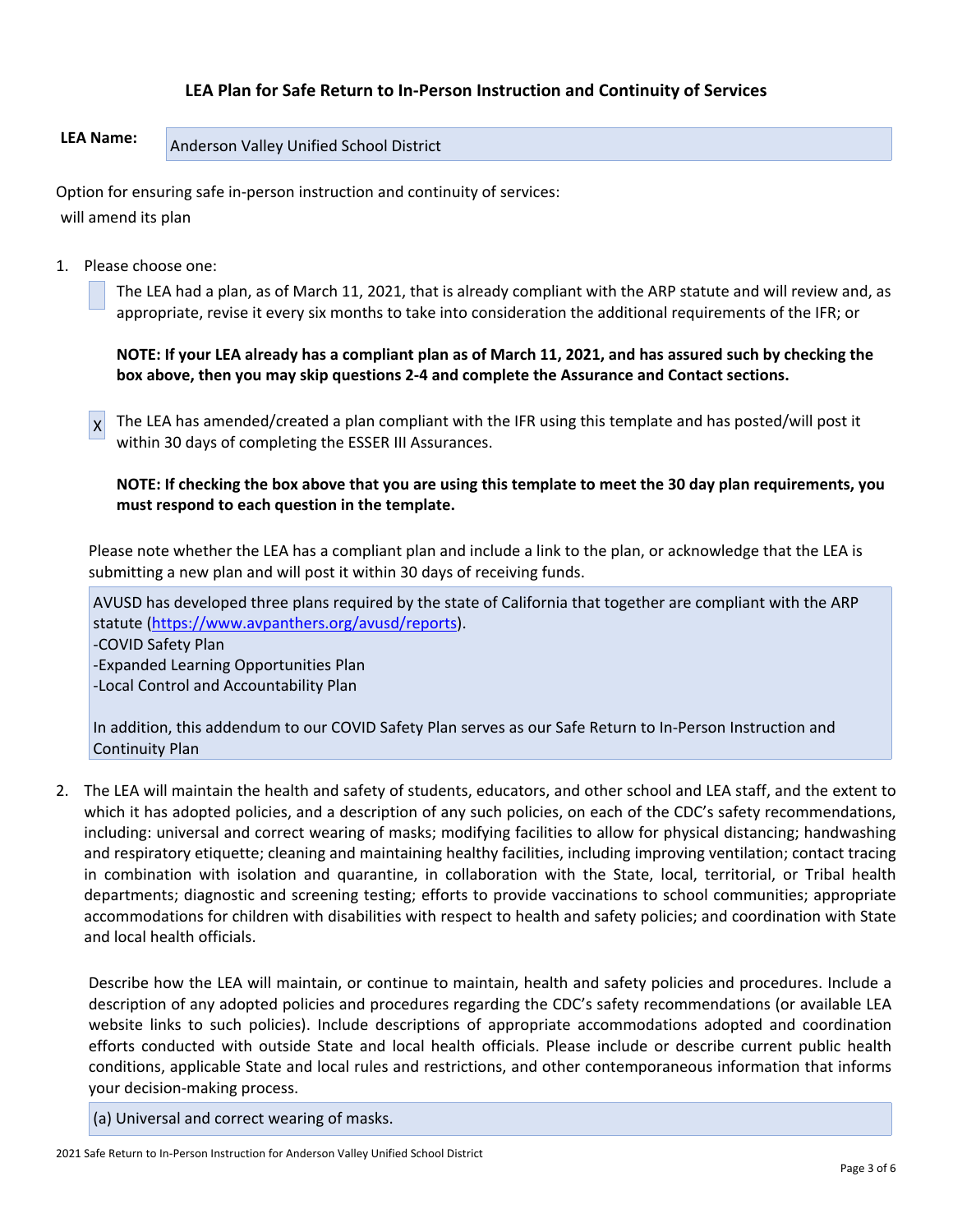See COVID-19 Safety Plan section "Face Coverings/Other Essential Protective Gear"

(b) Physical Distancing encouraged but not required.

(c) Instruction in Hand washing and respiratory etiquette. See COVID-19 Safety Plan section "Healthy Hygiene Practices"

(d) Cleaning and maintaining healthy facilities, including improving ventilation. See COVID-19 Safety Plan, COVID-19 Prevention Program (CPP) section "Engineering Controls" and "Cleaning and Disinfecting"

(e) Contact tracing in combination with isolation and quarantine, in collaboration with the State, local, territorial, or Tribal health departments.

See COVID-19 Safety Plan section "Identification and Tracing of Contacts"

(f) Diagnostic and screening testing including CDPH Pooled Testing by Concentric each Wednesday for students and staff with permission slips on file. Follow up Rapid tests for positive pools and Binax tests for sports participation.

See COVID-19 Safety Plan section "Health Screening for Students and Staff"

(g) Efforts to provide vaccinations to school communities.

The local health center has run, and continues to schedule, drive-through vaccination clinics at the High School for staff, students, families and community members.

(h) Appropriate accommodations for children with disabilities with respect to health and safety policies. Accommodations are documented in each student's IEP. Students needing accommodations with respect to health and safety needs are addressed on an individual basis.

(i) Coordination with State and local health officials.

We work with the Mendocino County Public Health Department to obtain the latest requirements for public health decisions.

3. The LEA will ensure continuity of services, including but not limited to services to address students' academic needs and students' and staff social, emotional, mental health and other needs, which may include student health and foodservices.

Describe how the LEA will ensure continuity of services in case isolation, quarantine, or future school closures are required, including how the LEA will meet the needs of students with disabilities and English learners.

#### Student Academic Needs:

See "Expanded Learning Opportunities Plan" and the Local Control and Accountability Plan (LCAP) Action 1.7 Academic Support/ MTSS, Action 1.6 English Learner Support, Action 1.10 Students with Exceptional Needs We will serve all students who feel safe to return five days per week for a full school day. For students who are not prepared to return to in-person learning we will work individually with families to determine: short term independent study or an online school option. Students who must isolation or quarantine will revert to independent study. If there is a school or classroom closure, the teachers and students will revert to distance learning. Services for English learners and students with disabilities will continue in an online format when needed.

Social, emotional, and mental health:

See Action 3.4 "Social/Emotional" and Action 3.2 "Positive Behavior Intervention and Supports" under the Local Control and Accountability Plan (LCAP).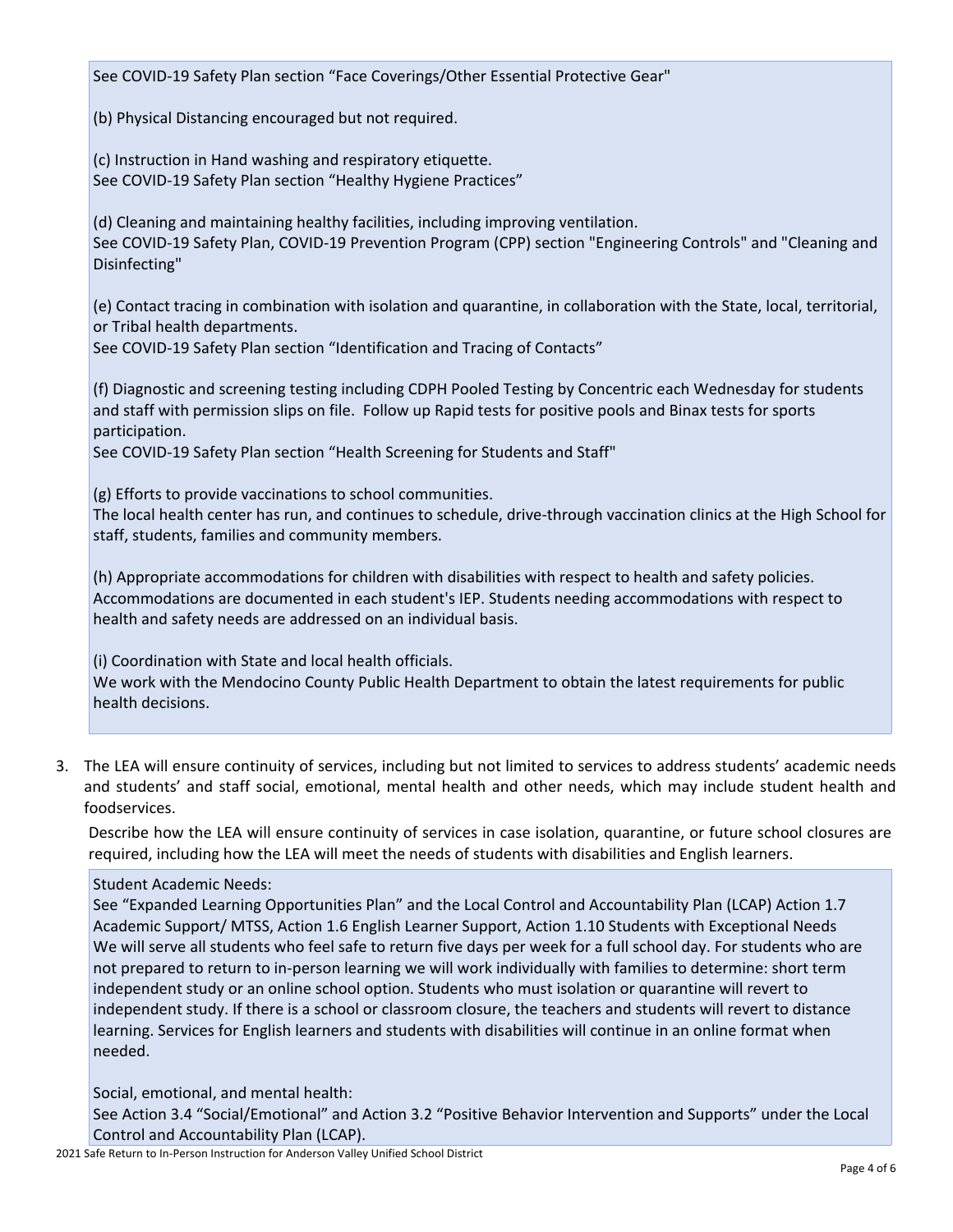Student Health

See Action 3.5 "Student Health" under the Local Control and Accountability Plan (LCAP).

Food Services:

See Action 3.5 "Student Health" under the Local Control and Accountability Plan (LCAP). Food services will continue to serve students at school as we normally do and as a grab and go service for students who remain at home.

4. The LEA sought public comments in the development of its plan and took those comments into account in the development of its plan.

Describe the LEA's policy or practice that provided the public with an opportunity to provide comments and feedback and the collection process. Describe how any feedback was incorporated into the development of the plan.

The following documents that were referenced above went through an extensive stakeholder engagement process and were board approved (with the opportunity for public comment). Feedback from the community was incorporated into these plans and updated based on changing guidance and/or feedback.

- COVID Safety Plan: "Consultation" section of the COVID Safety Plan details how stakeholders were involved in the development of the plan.
- Expanded Learning Opportunities Plan " A description of how parents, teachers, and school staff were involved in the development of the plan." section under "Plan Description" details how stakeholders were involved in the development.
- Local Control and Accountability Plan "Stakeholder Engagement" section details the various stakeholder opportunities and impact on LCAP document.
- This addendum to our COVID Safety Plan serves as our Safe Return to In-Person Instruction and Continuity Plan was publicly board approved (with the opportunity for public comment)

In addition, the LEA provides the following assurances:

- $\vert x \vert$  The LEA has made (in the case of statutorily compliant plans) or will make (in the case of new plans) its plan publicly available no later than 30 days after receiving its ARP ESSER allocation.
	- o Please insert link to the plan: <https://www.avpanthers.org/avusd/reports>
- $x^2$  The LEA sought public comment in the development of its plan and took those public comments into account in the development of its plan.
- X The LEA will periodically review and, as appropriate revise its plan, at least every six months.
- $\vert x \vert$  The LEA will seek public comment in determining whether to revise its plan and, if it determines revisions are necessary, on the revisions it makes to the plan.
- $x<sup>l</sup>$  If the LEA revises its plan, it will ensure its revised plan addresses each of the aspects of safety currently recommended by the Centers for Disease Control(CDC), or if the CDC has revised its guidance, the updated safety recommendations at the time the LEA is revising its plan.
- X The LEA has created its plan in an understandable and uniform format.
- $\chi$  The LEA's plan is, to the extent practicable, written in a language that parent can understand, or if not practicable, orally translated.
- $x$  The LEA will, upon request by a parent who is an individual with a disability, provide the plan in an alternative format accessible to that parent.